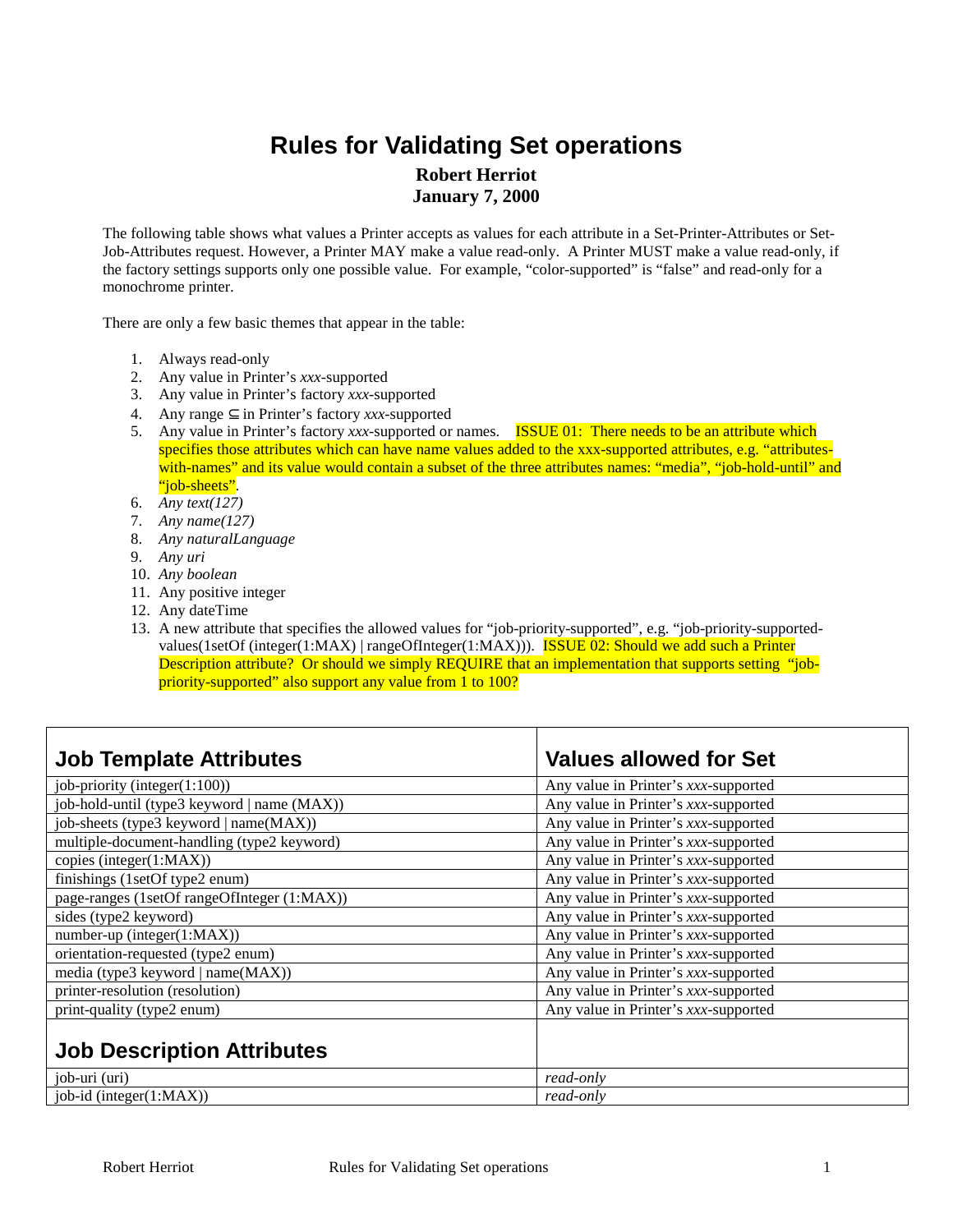| job-printer-uri (uri)                                                 | read-only                                                   |
|-----------------------------------------------------------------------|-------------------------------------------------------------|
| job-more-info (uri)                                                   | read-only                                                   |
| job-name (name(MAX))                                                  | read-only                                                   |
| job-originating-user-name (name(MAX))                                 | read-only                                                   |
| job-state (type1 enum)                                                | read-only                                                   |
| <b>Forwarding Servers</b>                                             | read-only                                                   |
| job-state-reasons (1setOf type2 keyword)                              | read-only                                                   |
| job-state-message (text(MAX))                                         | read-only                                                   |
| job-detailed-status-messages (1setOf text(MAX))                       | read-only                                                   |
| job-document-access-errors (1setOf text(MAX))                         | read-only                                                   |
| number-of-documents (integer(0:MAX))                                  | read-only                                                   |
| output-device-assigned (name(127))                                    | read-only                                                   |
| time-at-creation (integer(MIN:MAX))                                   | read-only                                                   |
| time-at-processing (integer(MIN:MAX))                                 | read-only                                                   |
| time-at-completed (integer(MIN:MAX))                                  | read-only                                                   |
| job-printer-up-time (integer(1:MAX))                                  | read-only                                                   |
| date-time-at-creation (dateTime)                                      | read-only                                                   |
| date-time-at-processing (dateTime)                                    | read-only                                                   |
| date-time-at-completed (dateTime)                                     | read-only                                                   |
| number-of-intervening-jobs (integer(0:MAX))                           | read-only                                                   |
| job-message-from-operator (text(127))                                 | Any text( $127$ )                                           |
| $\overline{job-k}$ -octets (integer(0:MAX))                           | read-only                                                   |
| job-impressions (integer(0:MAX))                                      | read-only                                                   |
| job-media-sheets (integer(0:MAX))                                     |                                                             |
| job-k-octets-processed (integer(0:MAX))                               | read-only                                                   |
| job-impressions-completed (integer(0:MAX))                            | read-only                                                   |
| job-media-sheets-completed (integer(0:MAX))                           | read-only                                                   |
| attributes-charset (charset)                                          | read-only                                                   |
| attributes-natural-language (naturalLanguage)                         | Any naturalLanguage                                         |
|                                                                       |                                                             |
| <b>Printer JobTemplate Attributes</b>                                 |                                                             |
| job-priority-default (integer(1:100))                                 | Any value in Printer's xxx-supported                        |
| job-hold-until-default (type3 keyword   name (MAX))                   | Any value in Printer's xxx-supported                        |
| job-sheets-default (type3 keyword   name(MAX))                        | Any value in Printer's xxx-supported                        |
| multiple-document-handling-default (type2 keyword)                    | Any value in Printer's xxx-supported                        |
| copies-default (integer(1:MAX))                                       | Any value in Printer's xxx-supported                        |
| finishings-default (1setOf type2 enum)                                | Any value in Printer's xxx-supported                        |
| sides-default (type2 keyword)                                         | Any value in Printer's xxx-supported                        |
| number-up-default (integer(1:MAX))                                    | Any value in Printer's xxx-supported                        |
| orientation-requested-default (type2 enum)                            | Any value in Printer's xxx-supported                        |
| media-default (type3 keyword   name(MAX))                             | Any value in Printer's xxx-supported                        |
| printer-resolution-default (resolution)                               | Any value in Printer's xxx-supported                        |
| print-quality-default (type2 enum)                                    | Any value in Printer's xxx-supported                        |
| job-priority-supported (integer(1:100))                               | Need new attribute that specifies allowed values            |
| job-hold-until-supported (1setOf(type3 keyword   name (MAX)))         | Any value in Printer's factory xxx-supported or names       |
| job-sheets-supported (1setOf(type3 keyword   name(MAX)))              | Any value in Printer's factory xxx-supported or names       |
| multiple-document-handling-supported (1setOf type2 keyword)           | Any value in Printer's factory xxx-supported                |
| copies-supported (rangeOfInteger(1:MAX))                              | Any range $\subseteq$ in Printer's factory copies-supported |
| finishings-supported (1setOf type2 enum)                              | Any value in Printer's factory xxx-supported                |
| page-ranges-supported (boolean)                                       | Any boolean                                                 |
| sides-supported (1setOf type2 keyword)                                | Any value in Printer's factory xxx-supported                |
| number-up-supported (1setOf (integer(1:MAX)   rangeOfInteger(1:MAX))) | Any value in Printer's factory xxx-supported                |
| orientation-requested-supported (1setOf type2 enum)                   | Any value in Printer's factory xxx-supported                |